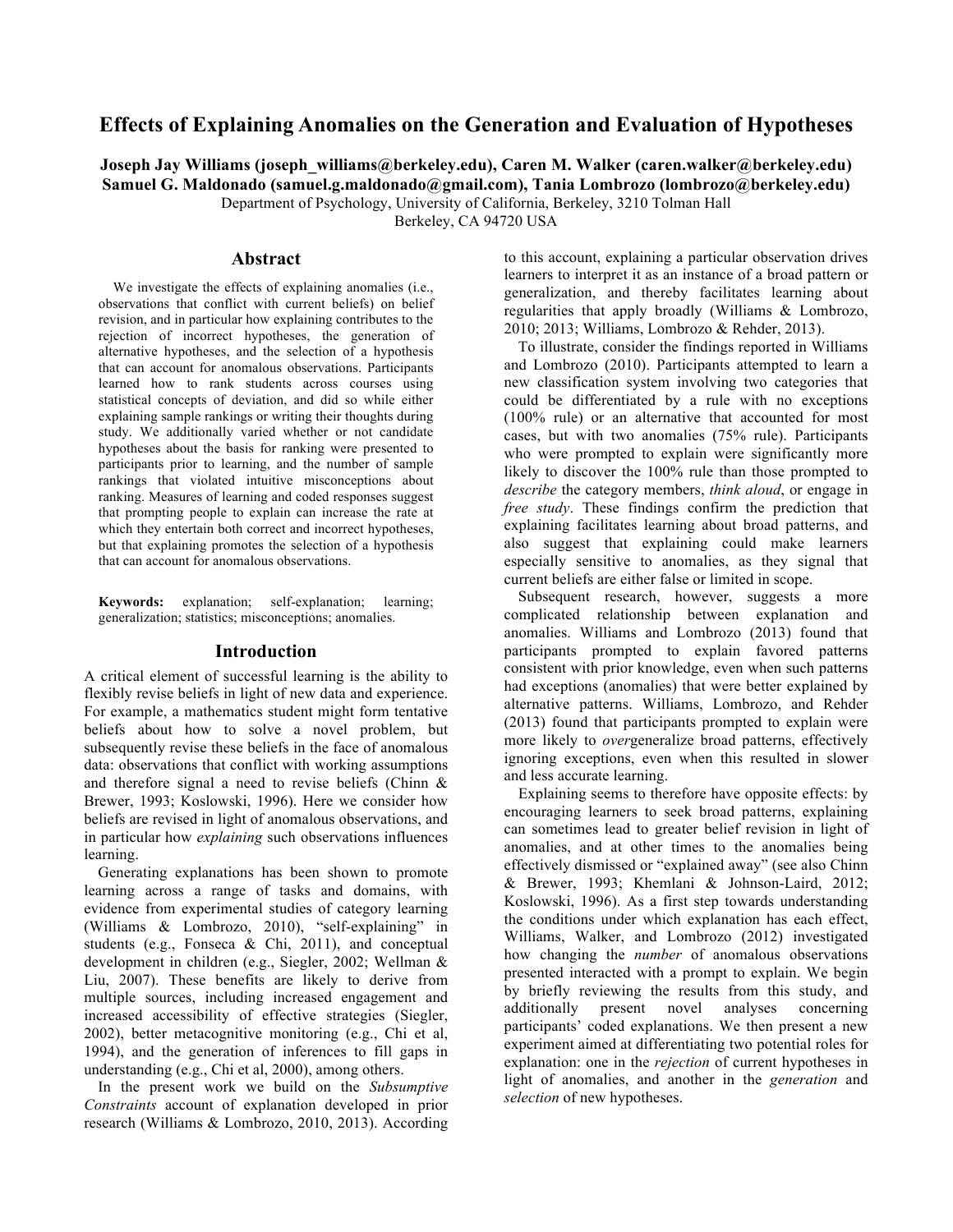## **Explaining anomalies: Previous findings**

In previous work, we explored the effects of generating explanations for observations that were anomalous with respect to learners' prior beliefs about statistical measures (Williams, Walker, & Lombrozo, 2012). Participants learned a university's ranking system by studying how pairs of students from different courses had been ranked given the students' grades and the means and standard deviations of their respective courses. The task required learners to compare student grades using concepts analogous to z-scores, and therefore to reject commonly endorsed but *non-normative* principles for ranking. These *non-normative* principles included ranking students based on the higher raw score, the greater number of points above the course mean, or closeness to the maximum course score (Schwartz & Martin, 2004).

A realistic and experimentally useful feature of this task was that participants could encounter ranked student pairs that were either *consistent* or *anomalous* with respect to the non-normative principles for ranking. In many ranked student pairs, the student who is a greater number of standard deviations above the mean will also have a higher raw score, be farther from the mean, or closest to the maximum. We call sample rankings that are consistent with all of the identified ranking principles *consistent* items, and those that are only consistent with the use of zscores *anomalous* items because they are anomalous with respect to many participants' prior beliefs (see Fig. 1).

Williams, Walker, and Lombrozo (2012), henceforth WWL12, presented participants with five examples of ranked pairs of students to learn a university's method for ranking students. Participants' study task was either to *explain* why the higher ranked student was ranked higher, or to *write thoughts* they had while studying the pair. Of the five example pairs, there was either a *single anomaly*  (and four consistent pairs) or *multiple anomalies* (four anomalies, one consistent pair). WWL12 found that belief revision was greatest when participants explained *and* received multiple anomalies. Explaining did not promote belief revision when only a single anomaly was presented, and multiple anomalies had no effect on learning unless participants explained.

While these findings suggest that explaining may be especially potent for ensuring that learners process anomalies and use them in updating beliefs, there are several reasons why explaining might have this effect.

Explaining anomalies could be improving accuracy by increasing the *rejection* of the non-normative principles that were inconsistent with the anomalies, or by increasing the *generation and selection* of the normative principle. Either of these would account for the observed belief revision, and in fact, the effects could be due to a combination of both.

To evaluate these possibilities, we report here the results of coding the written responses that participants provided in the *explain* and *write thoughts* conditions. We coded for whether participants mentioned any of the nonnormative principles and whether they identified standard deviation as playing an important role in rankings.

## **Verbal Response Coding**

Each of the five written responses participants provided during the study phase of the experiment was coded according to the following criteria: whether a response mentioned a *non-normative* principle, whether it mentioned the *relative-to-deviation* principle (i.e., standardized z-scores, whether or not participants used technical terminology to convey the idea), and whether it contained some *other* response, such as expressions of surprise or confusion, disagreement with the ranking, or mention of other features of the pairs.

**Non-Normative Principles** The three *non-normative*  principles were incorrect but designed to correspond to intuitive statistical misconceptions. We term the principles (1) *raw-score*: the higher ranking went to the student with the higher score, irrespective of mean, average deviation, and minimum or maximum score; (2) *relative-to-average*: the higher ranking went to the student whose score was the farthest above (or least

| (a) Sarah got 85% in a Sociology class, where the<br>average score was 79%, the average deviation was 3%,<br>the minimum score was 67%, and the maximum score<br>was 90%. | (b) Sarah got 85% in a Sociology class, where the<br>average score was 79%, the average deviation was 8%,<br>the minimum score was 67%, and the maximum score<br>was 90%. |
|---------------------------------------------------------------------------------------------------------------------------------------------------------------------------|---------------------------------------------------------------------------------------------------------------------------------------------------------------------------|
| Tom got 69% in a Art History class, where the average<br>score was 65%, the average deviation was 8%, the<br>minimum score was 42%, and the maximum score<br>was 87%.     | Tom got 69% in a Art History class, where the average<br>score was 65%, the average deviation was 3%, the<br>minimum score was 42%, and the maximum score<br>was $87\%$ . |
| Sarah was ranked more highly by the university than<br>Tom.                                                                                                               | <b>Tom</b> was ranked more highly by the university than<br>Sarah.                                                                                                        |

Figure 1: **(a)** A *consistent* ranked example for which all four principles predicted the same ranking. **(b)** An *anomalous* ranked example constructed by switching the class average deviations of the consistent example from (a). The switch means that the correct relative-to-deviation ranking is now the opposite of what is predicted by the raw-score, relativeto-average, and relative-to-highest-score principles. Emphasis is added for illustration and was not provided to participants.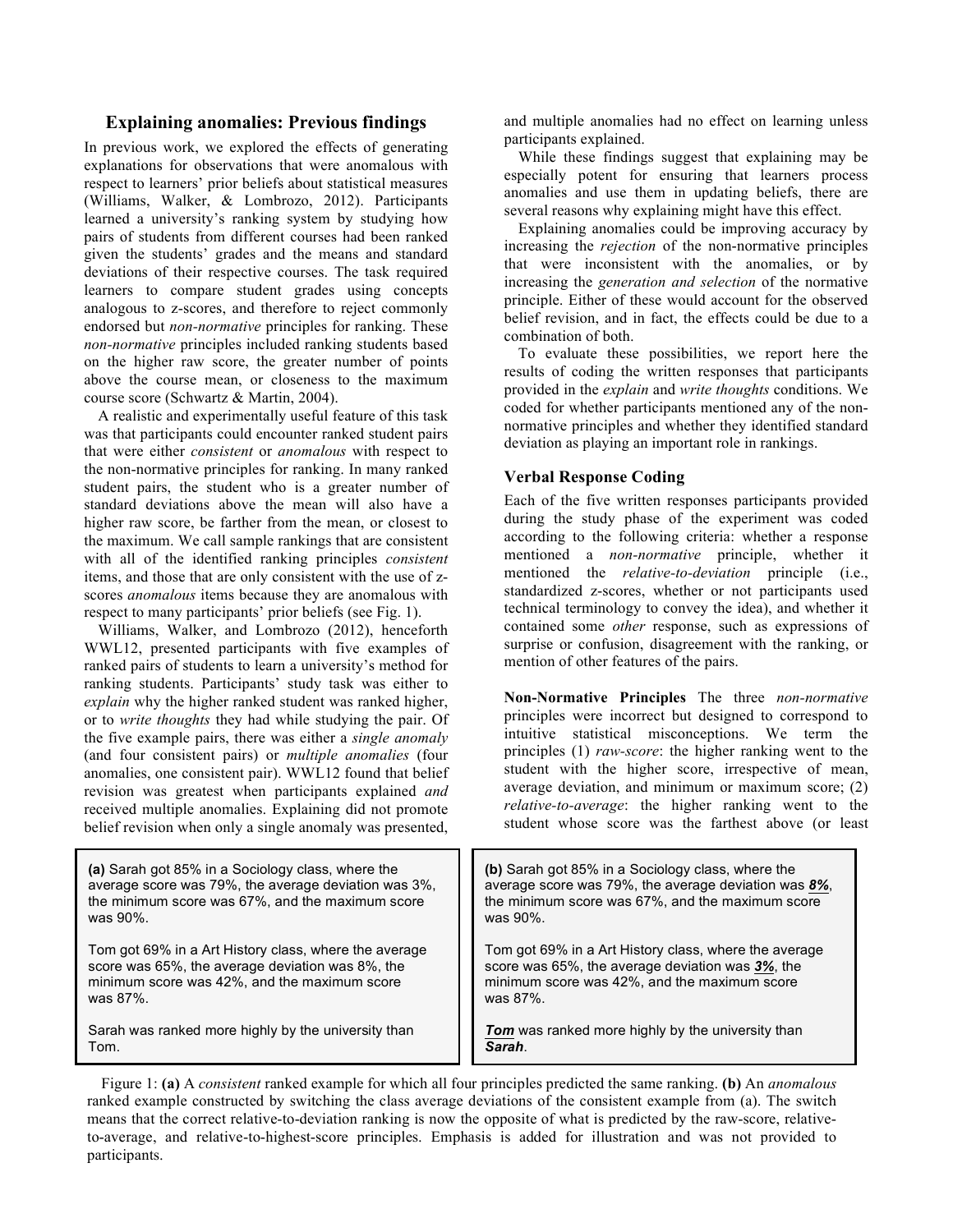below) the class's mean score; (3) *relative-to-highestscore*: the higher ranking went to the student whose score was the closest to the highest score achieved in the class.

**Relative-to-Deviation Principle** According to this principle, the better student was the one who scored a greater number of standard (average) deviations above the mean (see Schwartz & Martin, 2004; Belenky & Nokes-Malach, 2012). This was calculated as the difference from the mean divided by the average deviation, and is closely related to a normative measure like the z-score.

#### **Response Coding Results**

**Principles Cited** A *task (2: explain, write thoughts)* x *number of anomalies (2: single, multiple)* x *principle type*  (*non-normative, relative-to-deviation)* mixed ANOVA was conducted on the proportion of responses that mentioned each type of principle (see Fig. 2).

This analysis revealed main effects of *task*, *F*(1, 272) = 43.98,  $p < 0.001$ ,  $\eta_p^2 = 0.14$ , and *number of anomalies*,  $F(1, 272) = 37.15, p < 0.001, \eta_p^2 = 0.12$ . Overall, explaining *increased* mention of principles, while multiple anomalies led to *decreased* mention of principles.

There was also a main effect of *principle type*, *F*(1,  $(272) = 49.90, p < 0.001, \eta_p^2 = 0.16$ , with non-normative principles mentioned more frequently than the relative-todeviation principle. However, this effect was qualified by an interaction between *number of anomalies* and *principle type*,  $F(1, 272) = 40.52$ ,  $p < 0.001$ ,  $\eta_p^2 = 0.13$ . We therefore conducted separate *task* x *number of anomalies*  ANOVAs for the two principle types.

Non-normative principles were cited *more often* by participants prompted to explain,  $F(1, 272) = 19.03$ ,  $p <$  $0.001$ ,  $\eta_p^2 = 0.07$ , and *less often* by those who encountered multiple anomalies,  $F(1, 272) = 96.49$ ,  $p < 0.001$ ,  $\eta_p^2 =$ 0.26, with no interaction.

The relative-to-deviation principle was also cited more often in the explain condition,  $F(1, 272) = 13.14$ ,  $p \le$ 0.001,  $\eta_p^2 = 0.05$ , with no significant effect of the number of anomalies,  $F(1, 272) = 1.89$ ,  $p = 0.17$ ,  $\eta_p^2 = 0.01$ .

**Number of Different Principles Cited** A *task* x *number of anomalies* ANOVA was performed on the mean number of different principles cited by each participant (see Fig. 3). Participants prompted to explain mentioned a greater number of different principles,  $F(1, 272) = 16.20$ ,  $p < 0.001$ ,  $\eta_p^2 = 0.06$ , and multiple anomalies resulted in mention of *fewer* different principles, *F*(1, 272) = 31.36, *p*  $<$  0.001,  $\eta_p^2$  = 0.10. There was also a *task x number of anomalies* interaction: explaining robustly increased the number of different principles mentioned in the multiple anomalies condition,  $t(125) = 3.97$ ,  $p < 0.001$ ,  $d = 0.70$ ), while the effect in the single anomalies condition was not significant,  $t(147) = 1.55$ ,  $p = 0.12$ ,  $d = 0.25$ .



Figure 2: Data from WWL12: Mean proportion of responses citing either a non-normative principle (upper panel) or the relative-to-deviation principle (lower panel).



Figure 3: Data from WWL12: Mean number of different principles mentioned by each participant.

## **Summary and Discussion**

The results of coding responses from WWL12 suggest that the effects of explanation on learning are not principally a consequence of *rejecting* principles in light of anomalies, at least not in this kind of task. Explaining increased the rate at which participants mentioned the correct relative-to-deviation principle, but also how often participants mentioned *non-normative* principles, and how many different principles were cited. Instead, it appears that explanation played an important role in the generation of multiple hypotheses and the selection of the correct hypothesis from among them.

We now present a new experiment that aims to better understand the role of explanation in *generating* the correct hypothesis as opposed to *evaluating and selecting* the correct hypothesis from among candidates. In order to do so, we replicate the basic design of WWL12 with an additional manipulation: whether or not participants are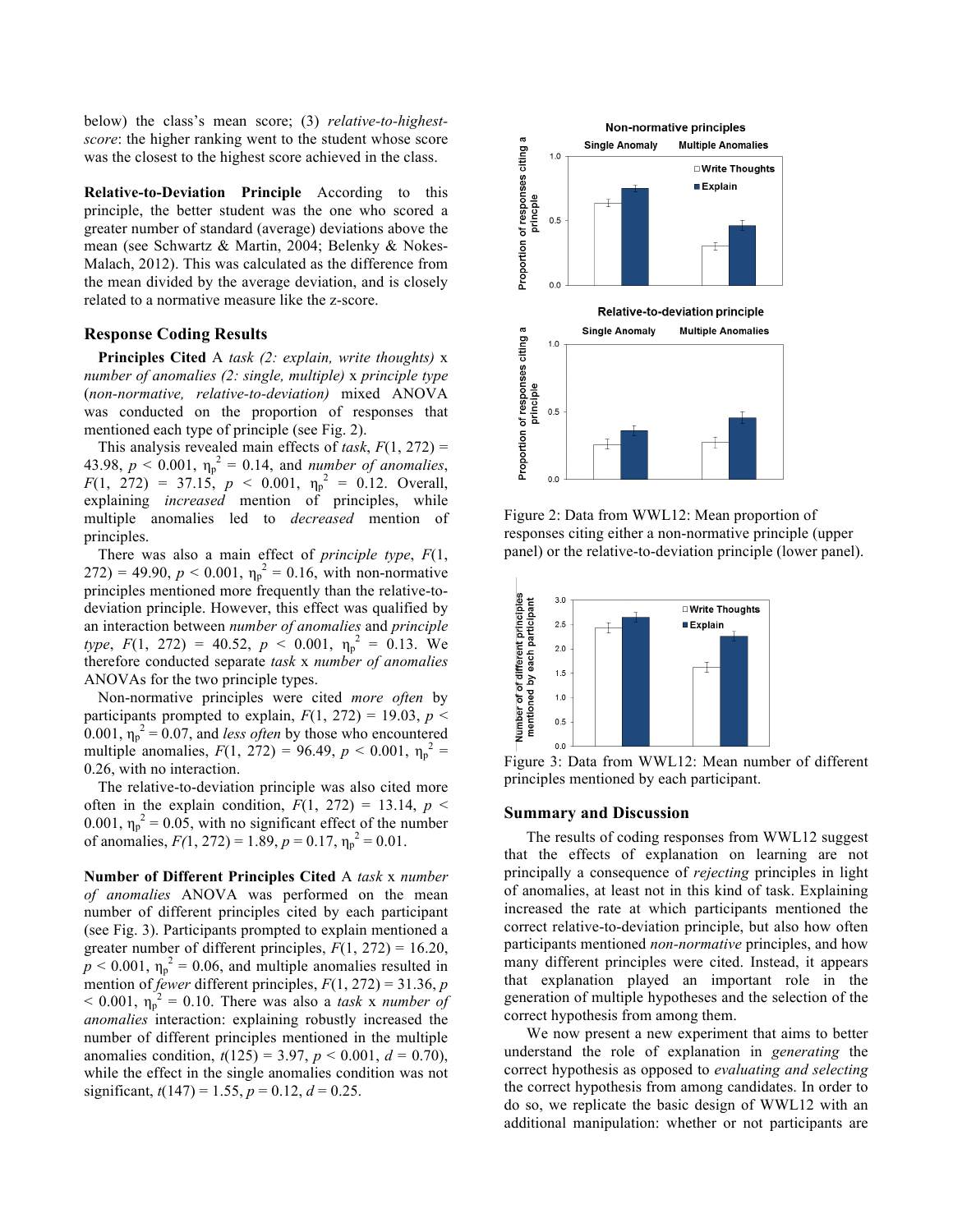presented with a fixed set of candidate hypotheses, including the relative-to-deviation principle, prior to learning.

## **Experiment**

Our experiment manipulated whether participants were asked to explicitly consider potential ranking principles before engaging in learning. Specifically, participants in the *exposure* condition were presented with descriptions of five candidate principles and rated their plausibility. Participants in a *no exposure* condition completed the task without this initial presentation of candidate hypotheses, effectively replicating WWL12 (see Bonawitz & Griffiths, 2010, for a similar manipulation).

As in WWL12, we additionally varied whether participants received instructions to *explain* or to *write thoughts*, and whether they encountered a *single anomaly* or *multiple anomalies* during study.

If the main role of explanation in WWL12 was to facilitate the *generation* of candidate hypotheses – and therefore of the relative-to-deviation principle – then the exposure manipulation should mimic effects of explanation in the write thoughts condition, and potentially eliminate differences across study conditions. In contrast, if explaining principally or additionally plays a role in the evaluation and selection of the correct hypothesis (i.e., the relative-to-deviation principle, which accounts for all observations), then we should observe effects of explanation even in the *exposure* condition.

### **Methods**

**Participants** Seven-hundred-and-twenty-seven members of the Amazon Mechanical Turk community participated in exchange for monetary compensation. Four-hundredand-eighty additional participants were excluded for failing an instructional manipulation check adapted from Oppenheimer et al. (2009) and designed to evaluate whether participants were reading instructions. The number of excluded participants did not differ as a function of condition, all *p*s > 0.10.

**Materials & Procedure** The materials and procedure mirrored WWL12, except as noted.

*Pre-Test.* Participants were presented with ten unranked student pairs and judged how likely the university would be to rank one student above another, on a nine point scale ranging from "Definitely student [X]" to "Definitely student [Y]," with a midpoint of "Equally Likely."

Unlike WWL12, six pre- and post-test items pitted the relative-to-deviation principle against a single one of the non-normative principles, with the other two nonnormative principles predicting that the students were equally ranked. Of the ten pairs, two pitted the relative-todeviation principle against the raw-score principle; two against the relative-to-average; and two against the closeto-highest-score. Four pairs were like the anomalous study pairs in pitting the relative-to-deviation principle against all three non-normative principles.

*Pre-Exposure to Principles.* In the *exposure* condition, after the pre-test and before the study phase, participants were shown an example pair of students and told who was ranked higher. This ranking was *consistent*, similar to the example in Figure 1a. Participants were then presented with five potential rules the university could use to rank students, and asked to judge, on a scale from 1-7, how likely it was that the university used that particular rule. The rules included all four principles discussed above, as well as an additional *average-plus-deviation* principle<sup>1</sup>, which favored whichever student was the greater number of percentage points above the average plus average deviation.

*Study.* Each of the five ranked examples was presented onscreen for exactly 90 seconds in a format similar to Figure 1a and 1b. Participants in the *explain* condition were prompted to explain why the higher-ranked student was ranked more highly, typing their explanation into a text box onscreen. Participants in the *write thoughts* control condition were told to type their thoughts during study into an equivalent text box.

*Post-Test.* The post-test was identical to the pre-test, but all student names and grades were changed, with five points added to each grade to generate novel numbers while preserving the way in which the items pitted the principles against each other.

*Additional Measures.* Additional questions were asked at the end of the experiment (e.g., demographics, sufficient time for task, strategy) but are not discussed here in the interest of space.

#### **Results**

**Learning** Pre-test accuracy did not differ significantly as a function of condition (all  $ps > 0.2$ , mean = -.90); we subsequently consider the *change* in pre- to post-test accuracy as our measure of learning.

A *task* x *number of anomalies* x *exposure* ANOVA on the pre- to post- test change in accuracy found main effects of explanation,  $F(1, 719) = 15.06$ ,  $p < 0.001$ ,  $\eta_p^2 =$ 0.02, and number of anomalies,  $F(1, 719) = 29.59$ ,  $p <$ 0.001,  $\eta_p^2 = 0.04$ , with no significant effect of exposure,  $F(1, 719) = 1.81$ ,  $p = 0.18$ ,  $\eta_p^2 < 0.01$ , nor interactions (see Fig. 4). Participants prompted to explain showed greater learning than those who were not so prompted (whether they observed one or multiple anomalies), and

<sup>&</sup>lt;sup>1</sup> We thank Daniel Belenky (personal communication) for suggesting this as an additional principle that participants might find compelling and spontaneously employ.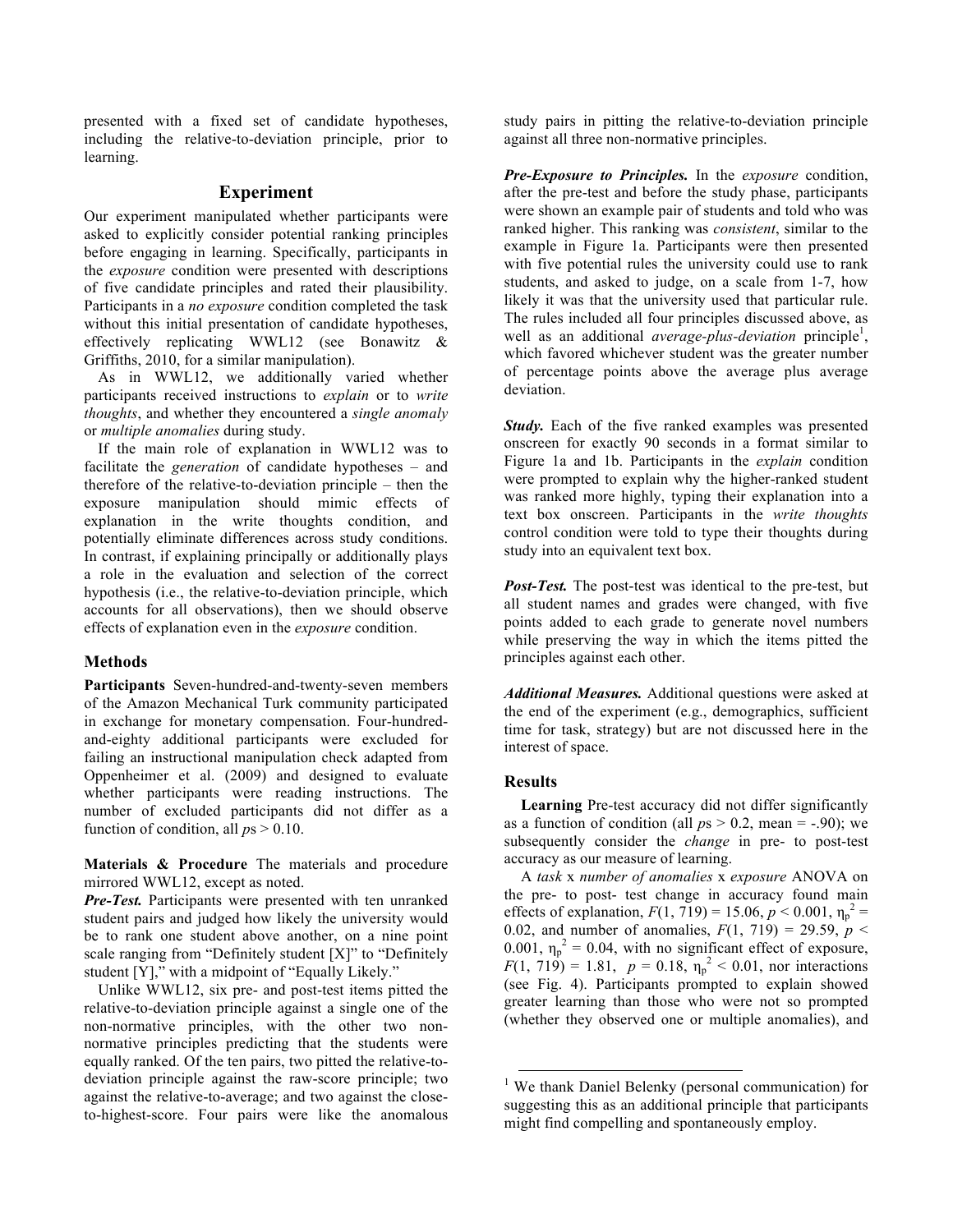participants who saw multiple anomalies learned more as well (whether or not they explained).

**Principles Cited** To analyze the relative frequencies with which non-normative and normative principles were cited in each response, we conducted a repeated-measures ANOVA with principle type (non-normative principle, relative-to-deviation principle) as a within-subjects factor and *task* (2), *number of anomalies* (2), and *exposure* (2) as between-subjects factors. This analysis revealed a fourway interaction,  $F(1, 717) = 8.01$ ,  $p < 0.01$ ,  $\eta_p^2 = 0.01$ . We therefore conducted separate *task* x *exposure* x *principle* ANOVAs for the single anomaly and multiple anomalies conditions.

In the single anomaly condition, this analysis revealed that explaining promoted overall mention of principles,  $F(1, 448) = 13.44, p < 0.001, \eta_p^2 = 0.03$ , and that nonnormative principles were mentioned more frequently than the relative-to-deviation principle,  $F(1, 448) = 67.30$ ,  $p < 0.001$ ,  $\eta_p^2 = 0.13$ . There were no other significant effects – in particular, the effect of exposure was not significant,  $F(1, 448) < 0.01$ ,  $p = 0.99$ ,  $\eta_p^2 < 0.01$ .

In the multiple anomalies condition, there was a *task* x *exposure* x *principle* interaction,  $F(1, 269) = 5.28$ ,  $p \le$ 0.05,  $\eta_p^2 = 0.02$ . Participants who explained and were exposed to the hypotheses beforehand were more likely to mention the relative-to-deviation principle over the nonnormative principles, relative to those who explained without exposure. A *task* x *exposure* ANOVA for just non-normative principles revealed a main effect of explaining,  $F(1, 269) = 5.66$ ,  $p < 0.05$ ,  $\eta_p^2 = 0.02$ , and a significant interaction,  $F(1, 269) = 7.76$ ,  $p < 0.05$ ,  $\eta_p^2 =$ 0.03. For the relative-to-deviation principle, there was only a main effect of explaining.  $F(1, 269) = 10.03$ ,  $p <$ 0.01,  $\eta_p^2 = 0.04$ .

**Number of Different Principles Cited** The average number of different principles cited was analyzed with a 2 (task) by 2 (number of anomalies) by 2 (exposure) ANOVA, which revealed more principles in the *explain* condition than the *write thoughts* condition,  $F(1, 712) =$ 26.73,  $p < 0.001$ ,  $\eta_p^2 = 0.04$ , with a marginal effect of exposure,  $F(1, 712) = 2.81$ ,  $p = 0.09$ ,  $\eta_p^2 < 0.01$ . There was also an interaction between task and exposure, *F*(2, 712) = 4.51,  $p < 0.05$ ,  $\eta_p^2 = 0.01$ : explanation's boost in number of principles cited was considerably attenuated when participants were exposed to the principles before study. This finding suggests that participants did attend to the *exposure* task, even though it did not affect learning.

**Relationship Between Coded Responses and Learning**  To investigate the relationship between participants' responses to the explain and write thoughts prompts and their learning as reflected on the post-test, we examined correlations and partial correlations between response types and accuracy. The largest contributor to post-test accuracy was the proportion of responses citing the relative-deviation-principle,  $r(725) = 0.60$ ,  $p < 0.001$ , followed by the *negative* effect of the proportion of responses citing the non-normative principles,  $r(725) = -$ 0.38,  $p < 0.05$ . Even conditioning on pre-test accuracy, task, number of anomalies, and exposure, post-test accuracy was positively correlated with citing the



Figure 5: Mention of non-normative principles and the relative-to-deviation principle (per-response).



each participant.

relative-to-deviation principle,  $r(640) = 0.45$ ,  $p < 0.001$ , and negatively correlated with citing non-normative principles,  $r(640) = -0.26$ ,  $p < 0.001$ . These findings suggest that coded responses reflected learning, and are at least consistent with the stronger claim that producing the responses was itself a causal factor in driving learning.